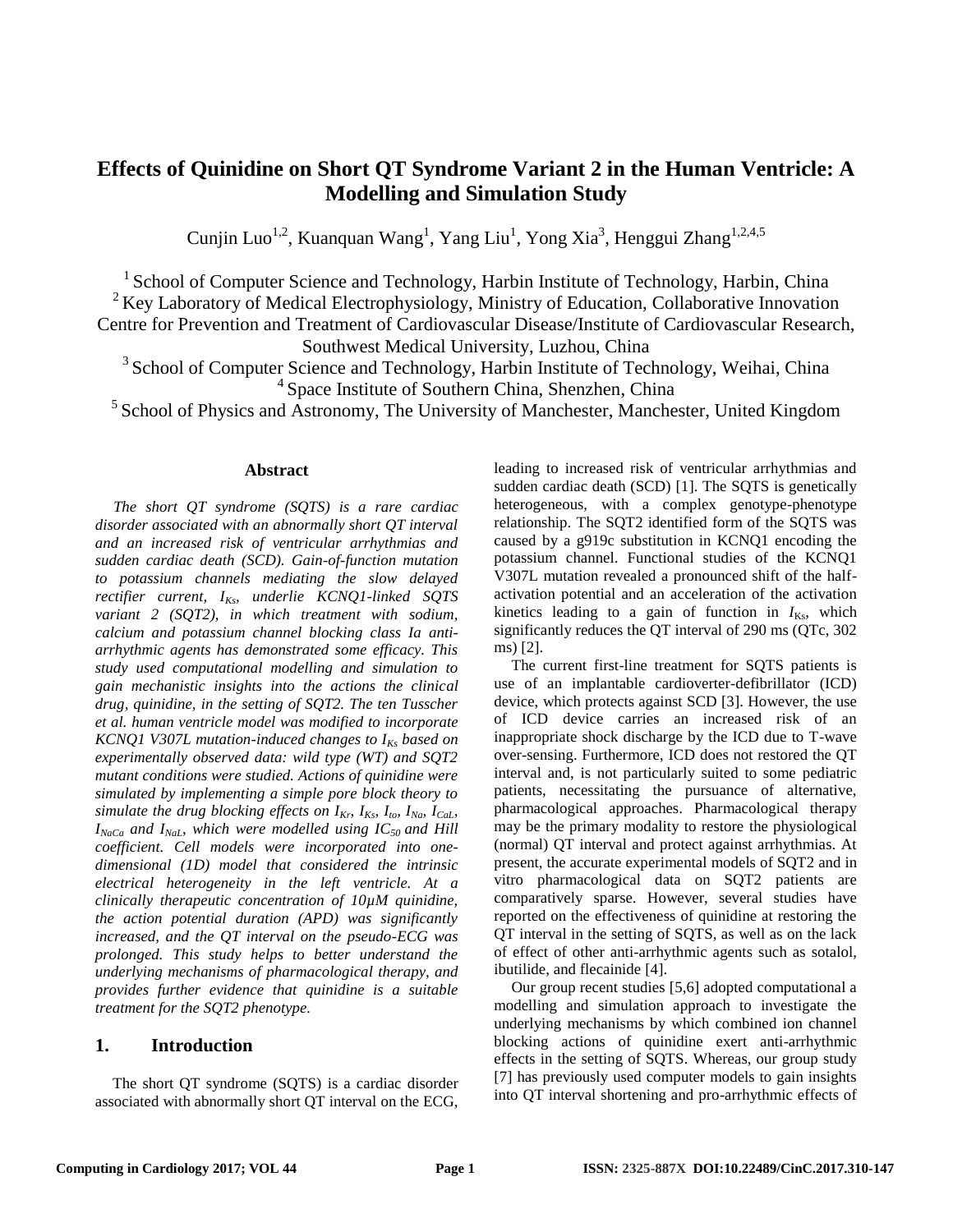SQT2 KCNQ1 V307L mutant  $I_{Ks}$  channels in human ventricles, significantly less is known about the pharmacological effects of anti-arrhythmic agents on SQT2. Although the effectiveness of quinidine has only been demonstrated in SQT1, there is a reason to believe that it may be useful in SQT2. Therefore, the present study was undertaken to gain mechanistic information regarding the actions of quinidine on human ventricular electrophysiology in the setting of V307L-linked SQT2.

# **2. Methods**

# **2.1. Model development**

The ten Tusscher et al. model [\[8\]](#page-3-7) of the human ventricular action potential (AP) was used for simulations in this study, due to its extensive experimental validation and ability to reproduce complex behaviours such as reentrant excitation waves – a crucial requirement when simulating anti-arrhythmic effects of pharmacological agents on cardiac electrophysiology. Specifically, the single cell AP model can be modelled by using the following ordinary differential equation (ODE):

$$
\frac{dV_m}{dt} = -\frac{I_{ion} + I_{stim}}{C_m} \tag{1}
$$

where  $t$  is time,  $C_m$  is the cell membrane capacitance per unit surface area,  $I_{\text{stim}}$  is the external stimulus current and *I*ion is the sum of the known transmembrane ionic currents. Particularly, the late sodium current  $(I_{\text{NaL}})$  equation [\[9\]](#page-3-8) was incorporated. The model code used in this study was downloaded from [http://www-binf.bio.uu.nl/khwjtuss/.](http://www-binf.bio.uu.nl/khwjtuss/) The cell model was paced with an amplitude of -52 pA/pF for 1 ms and a basic cycle length (BCL) of 800 ms.

Parameters in the equations for  $I_{Ks}$  were modified to incorporate experimental data of Bellocq et al. on SQT2 KCNQ1 V307L mutation-induced changes in  $I_{Ks}$  kinetics [\[2\]](#page-3-1). The  $I_{Ks}$  formulation is described by:

Original:

$$
I_{Ks} = G_{Ks} x_s^2 (V_m - E_K)
$$
 (2)

$$
x_{\rm s0} = \frac{1}{1 + e^{(-5 - V_m)/14}}\tag{3}
$$

$$
\alpha_{xx} = \frac{1400}{\sqrt{1 + e^{(5-V_m)/6}}} \tag{4}
$$

$$
\beta_{xs} = \frac{1}{1 + e^{(V_m - 35)/15}}
$$
(5)

$$
\tau_{xx} = \alpha_{xx}\beta_{xx} + 80\tag{6}
$$

where  $G_{Ks}$  is maximal channel conductance,  $x_s$  is the activation variable,  $V_m$  is the transmembrane potential,  $E_K$ is the equilibrium potential, and  $\tau_{xx}$  is the time constant.

Wild type (WT):

$$
x_{\rm soc} = \frac{1}{1 + e^{(-5.9 - V_m)/17.4}}\tag{7}
$$

$$
\tau_{xx} = 1^*(\alpha_{xx}\beta_{xx} + 80) \tag{8}
$$

Heterozygous mutant expression (Het)

$$
x_{\rm s0} = \frac{1}{1 + e^{(-20.62 - V_m)/10.96}}\tag{9}
$$

$$
\tau_{xx} = 0.7 \times (\alpha_{xx} \beta_{xx} + 80) \tag{10}
$$

Homozygous mutant expression (Hom)

$$
x_{\rm sw} = \frac{1}{1 + e^{(-24.05 - V_m)/16.09}}\tag{11}
$$

$$
\tau_{xx} = 0.52 \cdot (\alpha_{xx} \beta_{xx} + 80) \tag{12}
$$

Homozygous mutant expression with reduced  $I_{Ks}$ (Homred)

$$
x_{\rm soc} = \frac{1}{1 + e^{(-24.05 - V_m)/16.09}}\tag{13}
$$

$$
\tau_{xx} = 0.32 \cdot (\alpha_{xx} \beta_{xx} + 80) \tag{14}
$$

A scaling factor ratio of 1.5: 1 in epicardial (EPI)  $I_{Ks}$  to mid-myocardial (MIDDLE)  $I_{Ks}$ , was applied as reported in the study of Szabo et al. [\[10\]](#page-3-9), in order to generate a high, symmetrical T-wave on the pseudo-ECG of SQTS.

### **2.2. Drug modelling**

A simple pore block theory [\[11\]](#page-3-10) was used for drug modelling. The effects of quinidine on  $I_{\text{Kr}}$ ,  $I_{\text{Ks}}$ ,  $I_{\text{to}}$ ,  $I_{\text{Na}}$ ,  $I_{\text{Cal}}$ ,  $I_{\text{NaCa}}$ , and  $I_{\text{NaL}}$  were described using Hill coefficient (nH) and half maximal inhibitory concentration  $(IC_{50})$  values taken from the literature. The blocking potency of the drug on ionic currents is shown in Table 1. The therapeutic concentration of quinidine is 3.8~10.2 µM. Therefore, in this study 10  $\mu$ M was selected to simulate and predict the effects of quinidine on SQT2.

Table 1. Cardiac ion currents and conductivities (% of original value) in the presence of 10 µM quinidine

| $\alpha$ and $\alpha$ and $\beta$ in the presence of TV pair quimums. |           |      |              |        |
|-----------------------------------------------------------------------|-----------|------|--------------|--------|
| Current                                                               | $IC_{50}$ | nH   | Conductivity | Source |
| $I_{\rm Kr}$                                                          | 0.62      | 0.93 | 7%           | $[12]$ |
| $I_{\rm Ks}$                                                          |           |      | 45.2%        | $[13]$ |
| $I_{\rm to}$                                                          | 3.9       |      | 25.3%        | $[14]$ |
| $I_{\rm Na}$                                                          | 0.17      |      | 59.3%        | $[15]$ |
| $I_{\rm{Cal}}$                                                        | 14.9      | 1.1  | 61.2%        | $[16]$ |
| $I_{\text{NaCa}}$                                                     |           |      | 86.5%        | $[16]$ |
| $I_{\rm NaL}$                                                         | 12.       |      | 52.3%        | [9]    |

#### **2.3. Tissue Simulation**

Initiation and conduction of action potentials (APs) in the multicellular tissue can be described by the following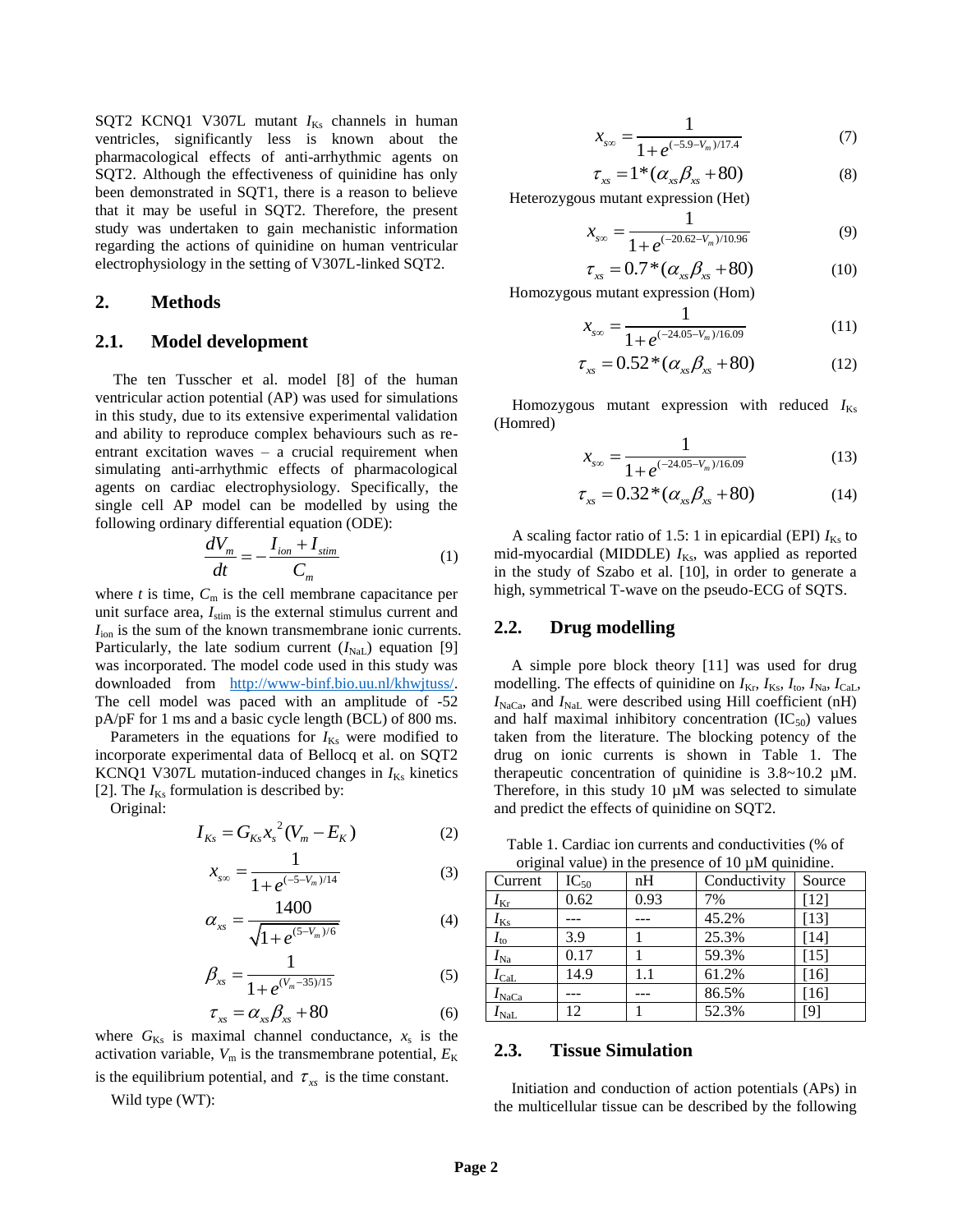partial differential equation (PDE):

$$
C_m \frac{\partial V_m}{\partial t} = -(I_{ion} + I_{stim}) + \nabla \cdot (D \nabla V_m)
$$
 (15)

where  $\nabla$  is the gradient operator defined within the tissue geometry, *D* is the diffusion coefficient.

For one-dimensional (1D) simulations, a strand model was 15 mm and employed a spatial resolution of 0.15 mm, close to the ventricular cell length of  $80~150$  µm. The strand had 25 nodes for ENDO, 35 nodes for MIDDLE and 40 nodes for EPI cells. The total length and proportion for each sub-region reliably reproduced a positive T wave on the pseudo-ECG. *D* was set at 0.0008  $\text{cm}^2/\text{ms}$ , which promoted a conduction velocity (CV) of 52 cm/s, close to the experimental CV of  $\sim$  50 cm/s.

A pseudo-ECG was calculated by the following expression [\[17\]](#page-3-16):

$$
\phi_e(x^{\prime}) = \frac{\alpha^2}{4} \int (-\nabla V_m) \cdot \nabla (\frac{1}{r}) dx \tag{16}
$$

where  $\alpha$  is the radius of the 1D strand,  $dx$  is the spatial resolution, *r* is the Euclidean distance form a strand point *x* to the electrode point *x'*. The virtual electrode was placed at a position 2.0 cm away from the EPI end of the strand.

### **3. Results**

Figure 1 shows the simulated ENDO, MIDDLE and EPI cell action potentials and  $I_{Ks}$  profile with the modified  $I_{Ks}$  equations. These plots show cell action potential *V* (mV) versus time *t* (ms), stimulated by a 1.25 Hz frequency. The  $I_{Ks}$  in the WT condition increased progressively, however, in the SQT2 conditions,  $I_{Ks}$ increased more rapidly, and reached a higher peak amplitude, leading to the shortening of the action potential duration. This results indicate that the modified model can capture the features of the WT and mutant  $I_{Ks}$ channel dynamics, and suggest that it can be used to predict the effects of quinidine on SQT2.

The effects of  $10 \mu M$  quinidine on the cell action potentials are shown in Figure 2. The results indicate that quinidine markedly decreased the action potential amplitude and prolonged the action potential duration in SQT2 conditions. A pseudo-ECG was simulated by using a 1D strand model as shown in Figure 3. The QT interval on the ECG was prolonged in SQT2 conditions by the application of 10µM quinidine. Especially, the QT interval in the simulated dose of quinidine under the Het condition was prolonged to the normal physiological range of QT interval between 363 and 421 ms.

### **4. Conclusion**

In the present study, we have showed that  $10 \mu M$ quinidine produced a therapeutic effect on ventricular

electrophysiology in SQT2 conditions. This study provides new evidence that quinidine may be a potential pharmacological agent for treating the KCNQ1-linked SQT2 patients.



Figure 1. Simulations of ENDO, MIDDLE and EPI cell action potentials together with the corresponding time course of IKs in WT and SQT2 conditions.



Figure 2. The pharmacological effects of quinidine on cell action potentials in SQT2 conditions.